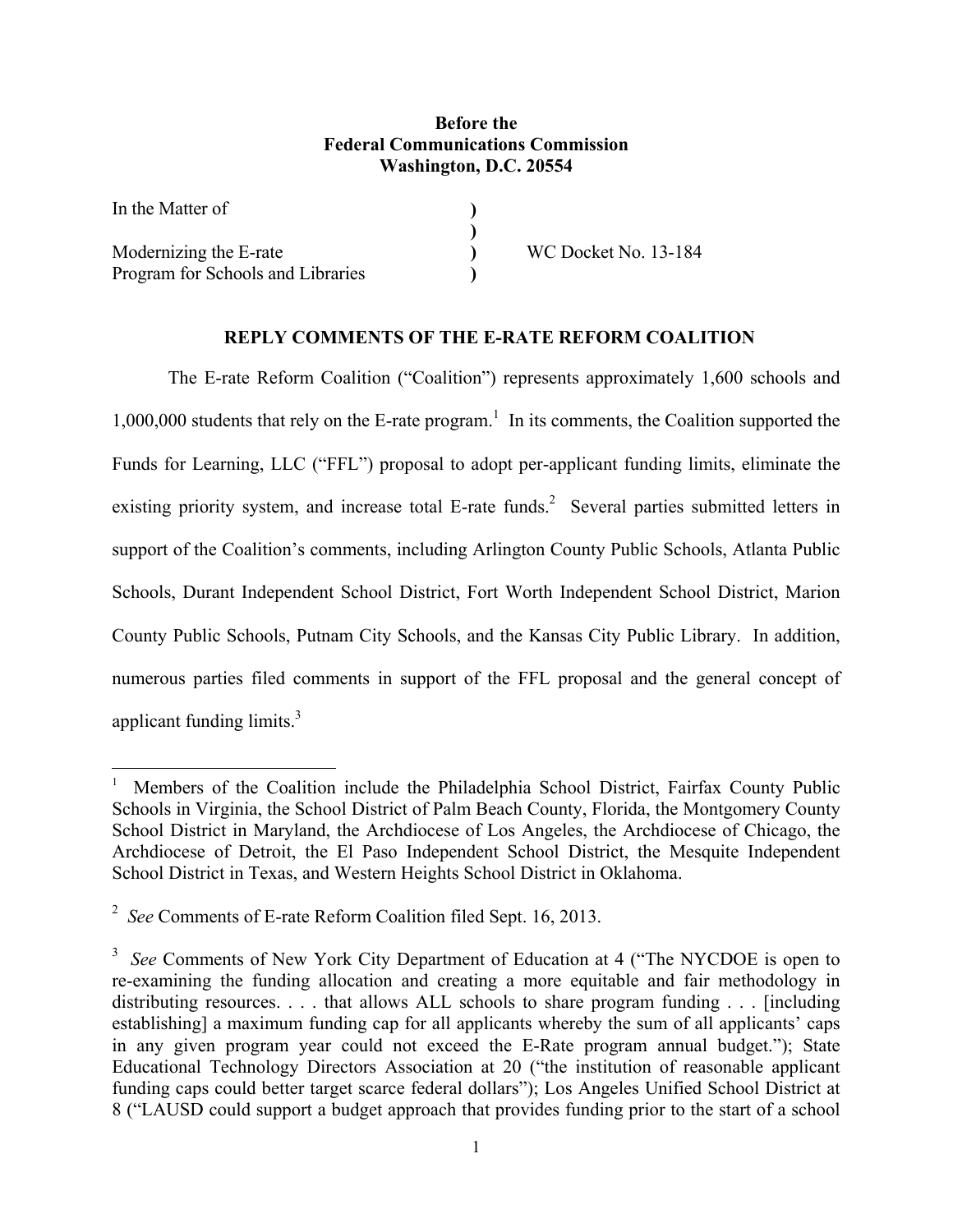**The fundamental problem with the E-rate program is that there are no caps on the funding available to individual applicants.** As a result, a small number of applicants receive a disproportionate share of E-rate funds, leaving other applicants unfunded or underfunded each year for their critical technology needs. This problem is not new. It has plagued the E-rate program from the start. Indeed, a special task force charged with examining the sustainability of the program in 2003 recommended that the Commission consider establishing funding ceilings on individual applicants. The task force concluded that a "ceiling would limit those applications that appear to be seeking disproportionately large funding requests.<sup> $,4$ </sup> The Coalition is simply asking the Commission to implement what an independent governmental task force has already recommended.

year, with some caveats"); Miami-Dade County Public Schools at 8 ("M-DCPS fully supports the recommendation set forth by Funds for Learning"); Capistrano Unified School District at 4 ("the total funding 'ask' that each district may seek should be capped"); Orange County Public Schools at 2 ("OCPS supports a per-student funding solution to ensure equitable distribution of available funds"); Richmond County Schools in Georgia at 2 ("we propose that the commission adopt pre-discount limits for funding, in conjunction with the elimination of the Priority 1 Priority 2 Distinction"); Weslaco Independent School District at 9 ("Weslaco ISD is strongly in favor of instituting a cap and basement funding system."); Merit Network at 8 ("a per-student funding approach that is weighted for rural and poverty-based need is a good solution for improving the e-rate program. It provides predictability for the school in the funding amount they receive and simplifies the administrative burden on the applicant."); Kellogg  $\&$  Sovereign Consulting at 7 ("If a per‐student funding cap is implemented and schools and libraries are given the ability to make their own choices on how to spend their limited E‐rate funding, we believe applicants will select the most cost-effective solution instead of simply the solution that has Priority One status."); E-Rate Provider Services, LLC at 13 ("Implementing a 'per student' or 'per entity' funding cap, coupled with a revision or elimination of the current designation of some services as 'Priority 1' or 'Priority 2,' would have . . . significant benefits."); Chris A. Quintanilla consulting ("We generally agree with most of the points raised in the Funds for Learning proposal."); and New Hope Technology Foundation at 3 ("We strongly support the model put forth by Funds for Learning.").

l

<sup>4</sup> Recommendations of the Task Force on the Prevention of Waste, Fraud and Abuse Convened by the Schools and Libraries Division, Universal Service Administrative Company, at 5 (Sept. 22, 2003) (http://www.fundsforlearning.com/docs/2013/02/Erate%20Task%20Force%20Report.pdf).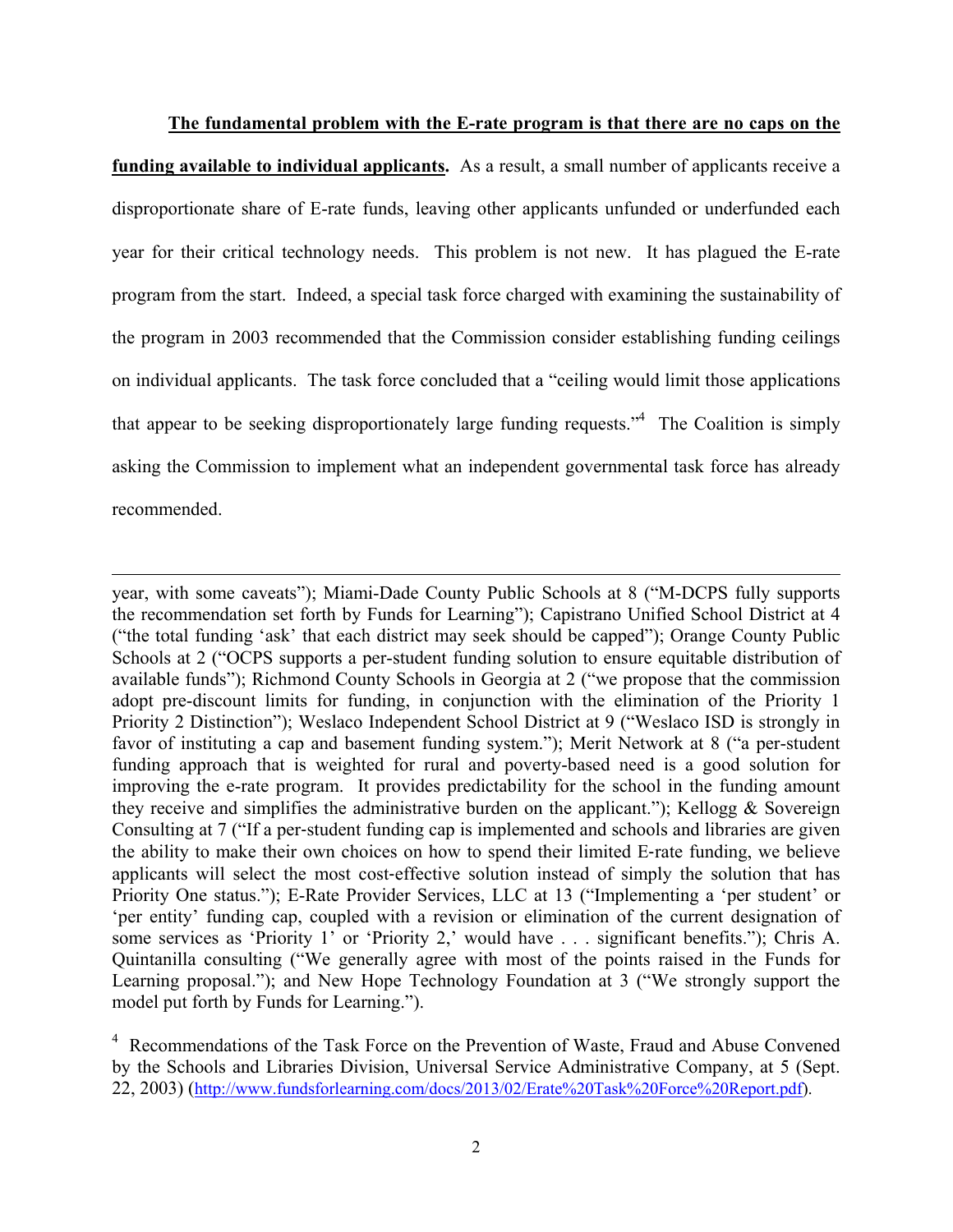**The lack of per-applicant funding limits is made worse by a "priority" system that incentivizes applicants to make inefficient purchasing decisions based on outdated priority classifications rather than technological and economic considerations.** For example, because applicants have a much better chance of receiving funding for priority one services, they often choose such services for deploying broadband even though there are more cost effective priority two solutions available. This will only become *more* of a problem going forward as pressure mounts on schools to connect more and more students to next generation, high-speed wireless as part of President Obama's ConnectED initiative.<sup>5</sup>

 To address these problems, FFL proposed specific formulas for adopting per-applicant funding limits, and the Coalition proposed specific revisions to the Commission's rules to implement these formulas.<sup>6</sup> These proposals can be implemented quickly and without the need to overhaul the basic framework of the E-rate program. This is important because, as many commenters have observed, the basic framework of the E-rate program continues to wear well, even after fifteen years.<sup>7</sup>

 The majority of commenters in this proceeding have asked for significant increases in the size of the overall E-rate program. The Coalition would also like to see an increase in E-rate funding. But, it is important to recognize two things. First, it is possible that the size of the

l

<sup>5</sup> ConnectED is intended to connect 99% of America's students to next-generation broadband and high-speed wireless within five years. (http://www.whitehouse.gov/blog/2013/06/06/whatconnected).

<sup>&</sup>lt;sup>6</sup> See Coalition Comments at Exhibit A (proposed revisions to the Commission's E-rate rules) and Exhibit D (proposed formulas for calculating per-applicant funding limits).

<sup>7</sup> *See e.g*., Comments of the Education and Libraries Networks Coalition ("EdLiNC") at 5 ("We believe that the program's core priorities and structure must remain intact not only because they have proven their validity over the course of the program's first fifteen years, but because they reflect the aims of the program's founders and ensure critical principles such as local decision-making and technological neutrality.).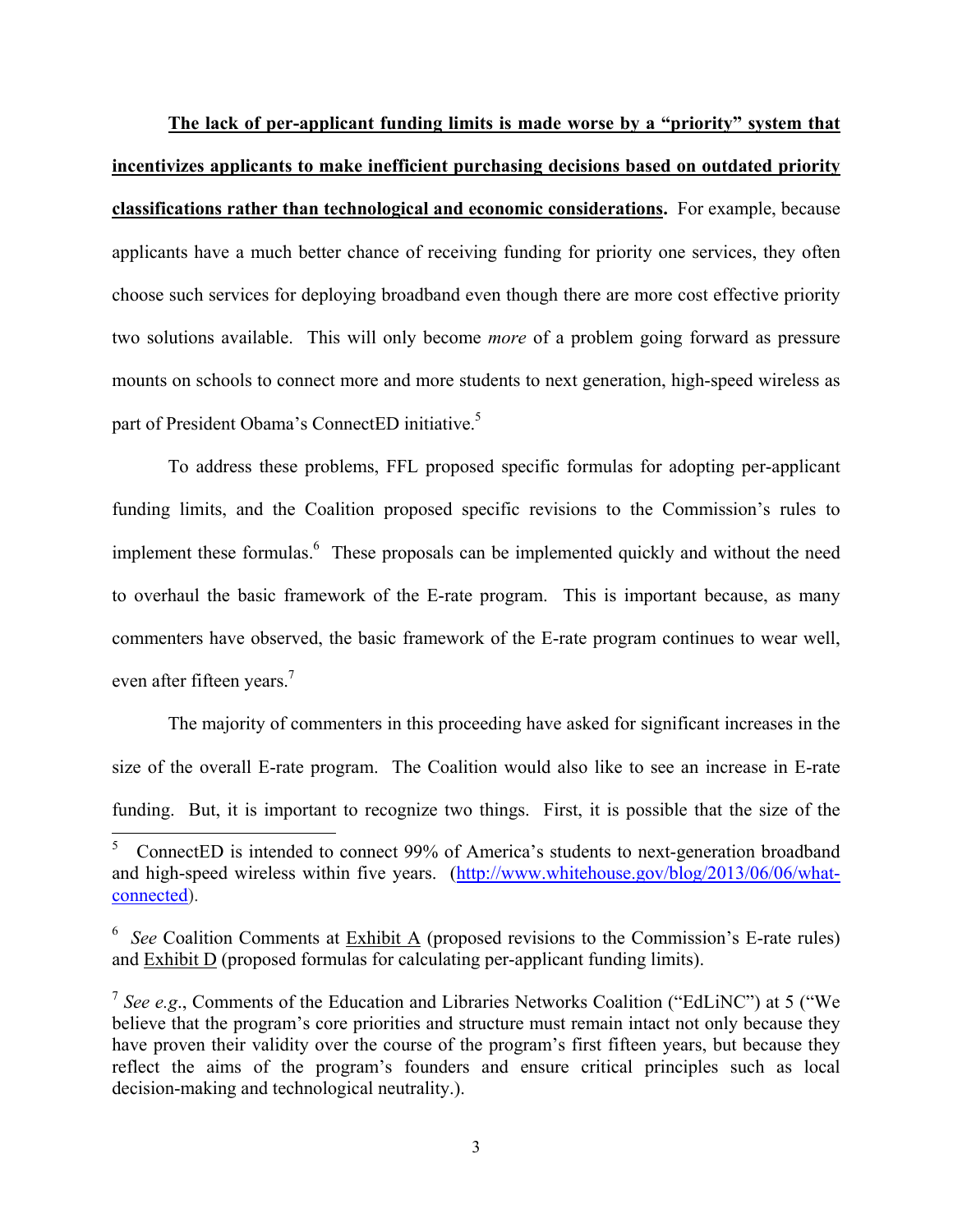E-rate fund may *not* increase, and if that happens, the Commission needs an effective mechanism to control applicant spending and equitably allocate limited funds. FFL has proposed such a mechanism with formulas that are transparent, easily calculable, and based on publicly-available numbers.

 Second, even if the size of the E-rate fund increases, more money alone will never solve the more fundamental problem that allows "big spenders" to obtain a disproportionate share of available E-rate funds. Nor will it solve the inefficiencies caused by an outdated priority system, which incentivizes applicants to make purchasing decisions based on regulatory classifications rather than economic and technological considerations. Again, the FFL proposal addresses these issues with a formula that is easily adaptable and automatically scalable to accommodate differing funding levels from year-to-year.

 EdLiNC has expressed "deep misgivings" with proposals to establish budgets and eliminate the current priority system. $8$  EdLiNC's primary concern is that "any formula-driven" system is unlikely to account adequately for the needs of low income schools and libraries . . . and could very well lead to small rural and large urban schools and libraries receiving support that is inadequate to purchase higher bandwidth levels."9 Significantly, the FFL proposal *does* account for the needs of low income schools and libraries by retaining the existing discount system, which ensures that the neediest schools get the most support. Moreover, under the FFL proposal, all applicants would be funded, small schools would be protected by a funding "floor" to ensure that they are not disadvantaged by their size, and remote rural schools would receive twice the funding of other schools given that their telecommunications and Internet expenses are

<sup>&</sup>lt;sup>8</sup> EdLiNC Comments at 22.

<sup>9</sup> *Id.* at 23.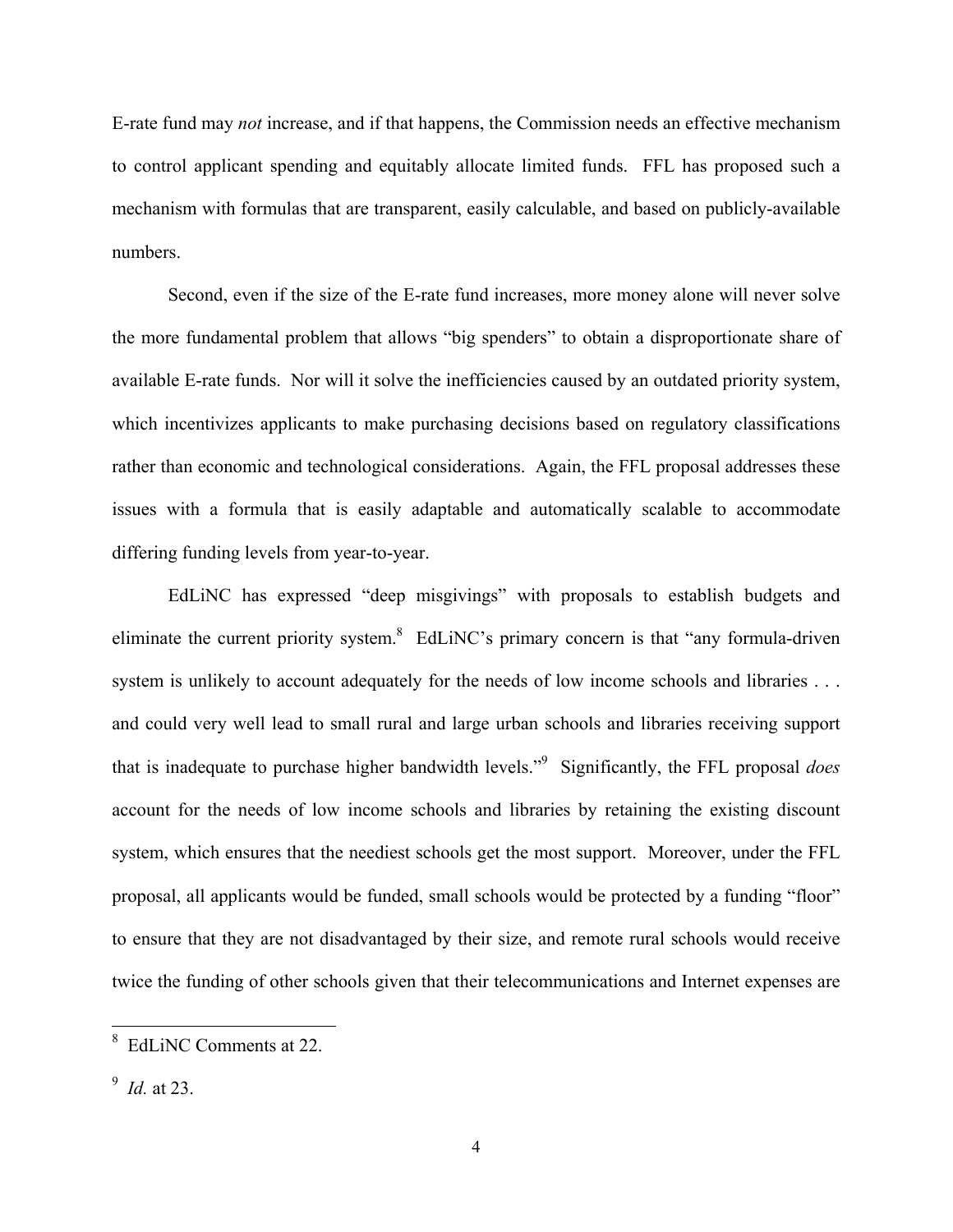consistently double that of other schools. Finally, like EdLiNC, the Coalition would like to see enough E-rate money in the program so that every applicant – large, small, rural, and urban – can purchase the high bandwidth levels that they need now and in the future. But the simple reality is that there is unlikely to be enough money to satisfy everyone's need for everything. Instead, the Commission must find a way to allocate the funds so that every applicant gets *some* support – as the program originally intended.

 The State E-rate Coordinator's Alliance ("SECA") raised four concerns with the adoption of funding limits. First, SECA is concerned that if overall funding for the E-rate program is not increased, the adoption of per-applicant funding caps "will undoubtedly fail to meet applicants' financial needs since the budget would be based on an existing inadequate funding cap." $10$ However, data provided by FFL shows that in FY2014, assuming *no change* in the current funding cap and a funding rollover similar to FY2013, most E-rate applicants would be eligible for E-rate discounts that are *greater* than their FY2013 discounts.<sup>11</sup>

 Second, SECA is concerned that even if the overall E-rate funding cap is increased, setting per-applicant budgets would be like providing block grants that "fail to take into account the differences in prices and costs across the nation, and the differing technology needs of applicants."12 This is not a fair comparison. Setting per-applicant budgets would not change any of the successful characteristics of the E-rate program which differentiate it from block grants. These characteristics include differing levels of discounts based on differing applicant needs and the allocation of funds based on actual costs after a competitive procurement. Applicants will

<sup>10</sup> SECA Comments at 31.

<sup>11</sup> *See* Coalition Comments at 9 and Exhibit D.

 $12$  SECA Comments at 31-32.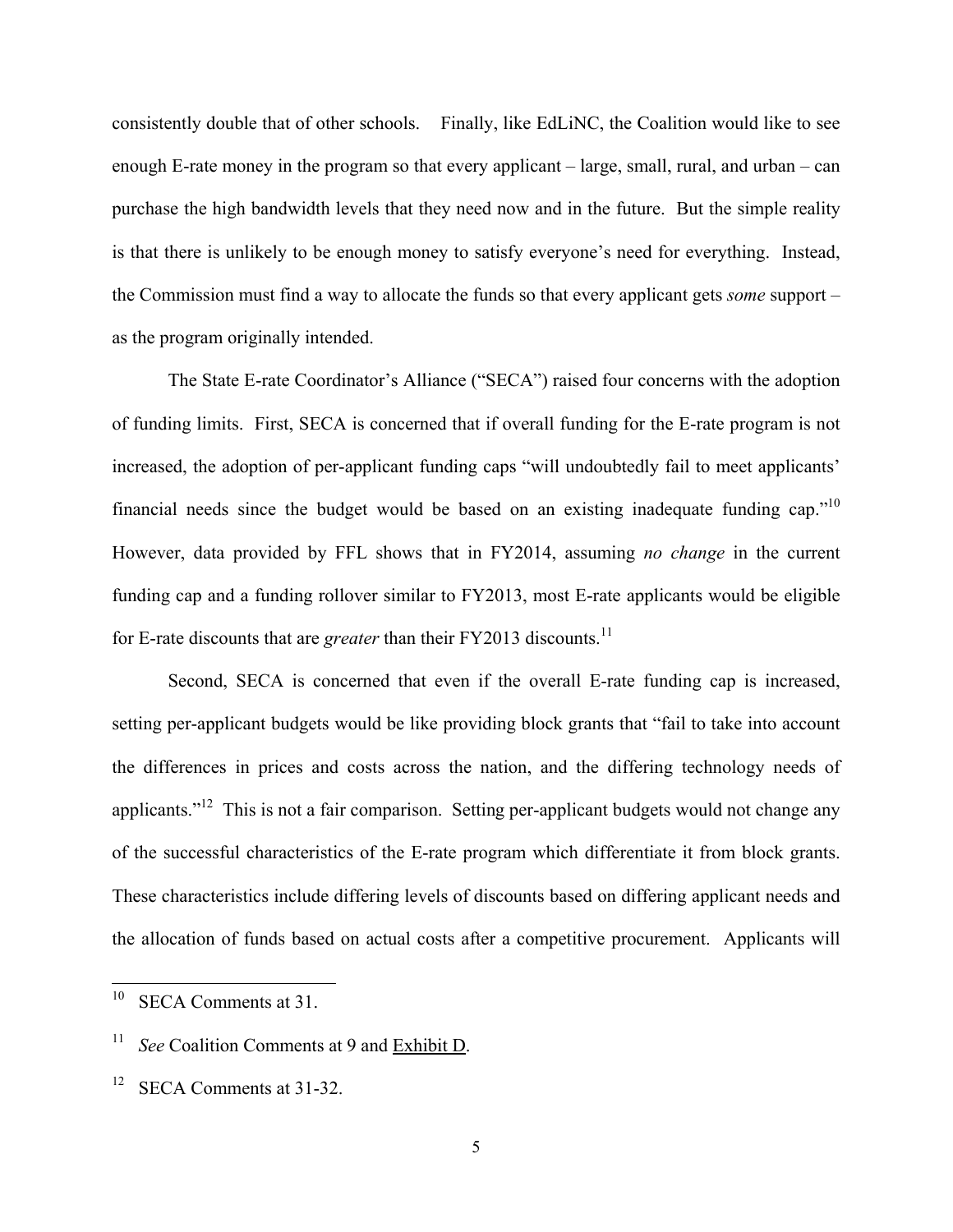still be required to apply for funds, identify how the funds will be spent, select from products and services on the eligible services list, conduct a competitive bidding process, and abide by a host of other E-rate requirements – all of which differentiate the E-rate from block grant programs. It is true that all applicants will not receive everything they want every year. But, that was never the goal of the E-rate program and is not realistic. Instead, by adopting per-applicant limits, the Commission will be able to allocate available funds, whatever the amount, so that all applicants receive some funding.

 Third, SECA is concerned that the budget approach is likely to exacerbate the current carry forward problem.<sup>13</sup> This is purely conjecture. Indeed, if the Commission adopts perapplicant funding limits, the Coalition would expect funding utilization rates to *rise* since (a) funding commitment decision letters can be issued more quickly, (b) applicants will have an incentive to submit more accurate funding request estimates, and (c) applicants will have the opportunity to set their own funding priorities.

 Finally, SECA is concerned that the budget approach is "unworkable" with consortium applications.14 However, the Coalition took this concern into account. The Coalition's proposed rule revisions specifically provide that an applicant can assign all or part of its budget to a consortium or state telecommunications network applying on the applicant's behalf for eligible services. Proposed new §54.506(c) provides that "billed entities may assign all or a portion of their applicant funding budget each funding year to school districts, library systems, state telecommunications networks, and other eligible consortia applying on their behalf."15

l

<sup>13</sup> *Id.* at 33.

<sup>14</sup> *Id.* at 33-34.

<sup>15</sup> *See* Coalition Comments at 9 fn. 20 and Exhibit A at 3.